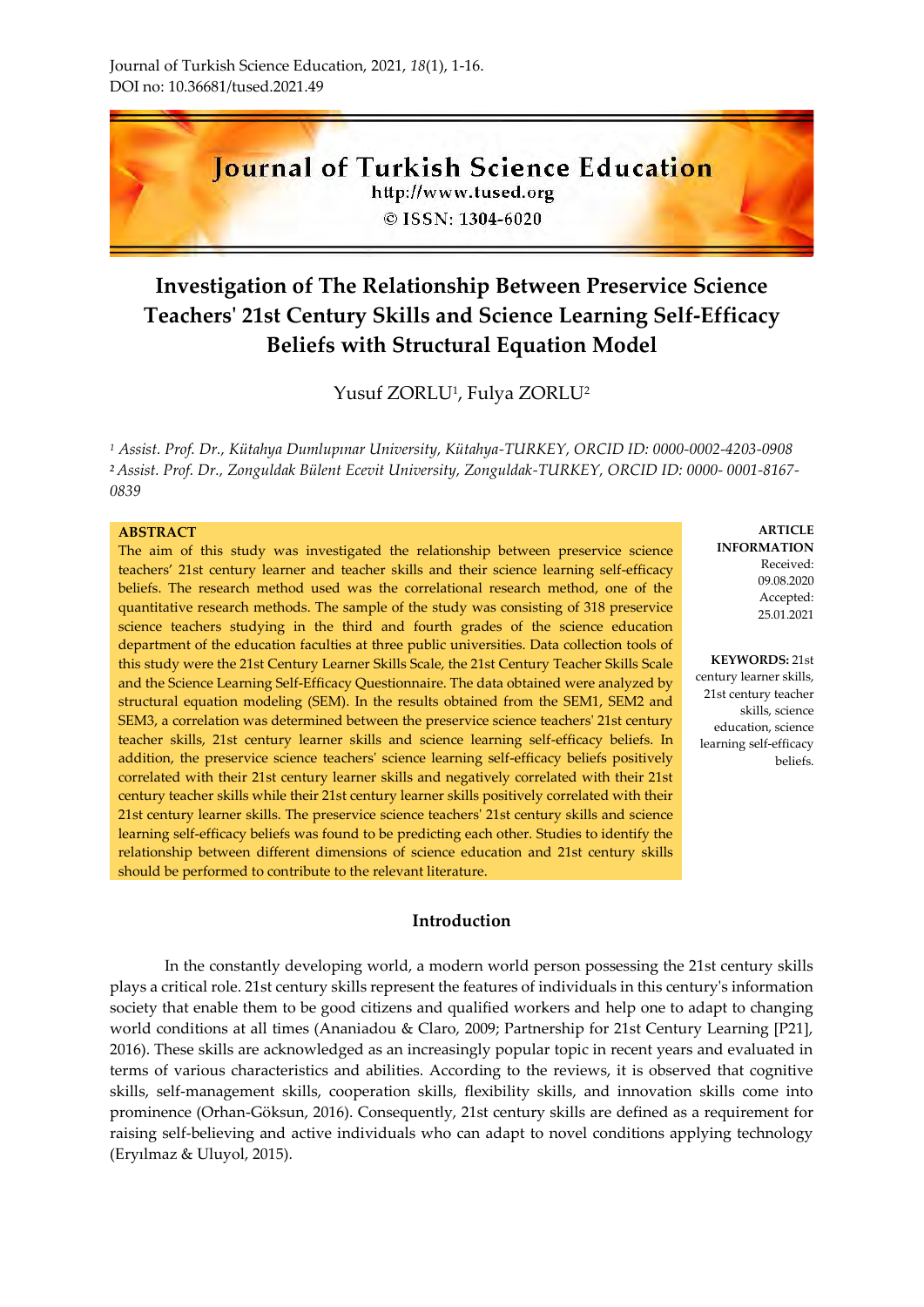### **21st Century Skills**

Highlights the significance of implementing 21st century skills to individuals and the necessity of adjusting the curriculum accordingly (P21, 2016). This situation has been addressed in today's science education. It has been included in the curriculum's goals and objectives, and achieving these skills has become an increasingly popular topic in international discussions (McGregor & Kearton, 2010). In our country, 21st century skills are integrated into science curricula. When the science curriculum is reviewed, it can be seen that the "Field-Specific Skills" part includes 21st century skills (Ministry of National Education [MNE], 2018; İpekşen, 2019). Accordingly, it is recently minded that both learners and teachers have these 21st century skills in order to teach them.

Another aspect of the studies based on 21st century skills is that most of the studies carried out dealt with 21st century skills from a different point of view (Trilling & Fadel, 2010; Wagner, 2008). However, according to Orhan-Göksün (2016), it is extremely important to examine 21st century skills from multiple directions, and accordingly, 21st century learner skills are "Cognitive Skills," "Autonomous Skills," "Cooperation and Flexibility Skills," and "Innovation Skills" while 21st century teacher skills can be considered as "Confirmatory Skills", "Administrative Skills", "Productive Skills", "Flexible Teaching Skills" and "Technopedagogical Skills". 21st century learner skills considering the sub-skills it covers; problems with mental and physical development, being able to come up with new ideas, working by agreement with others and being responsible are the skills required (Kartal, 2020; P21, 2016; Senemoğlu, 2018; Thomas, 2004; Trilling & Fadel, 2010). 21st century teacher skills are those needed to provide effective classroom management, an approach that confirms the right behaviors, to use technology and pedagogy skills together, to produce materials, and to ensure teaching regardless of the classroom environment (Orhan-Göksün, 2016). Within the scope of these skills, studies were carried out with preservice teachers studying in different departments and it was stated that 21st century learner skills and 21st century teacher skills developed in interaction (Dağhan, Nuhoğlu-Kibar, Menzi-Çetin, Telli & Akkoyunlu, 2017; Kıyasoğlu & Çeviker-Ay, 2020; Orhan-Göksün & Kurt, 2017).

# **Science Learning Self-Efficacy Belief**

It is also crucial for individuals to be aware of their competencies in terms of raising successful generations. Therefore, it is possible to be conscious of how well actions can be performed following competencies in terms of knowledge and skills (Morgil, Seçken & Yüzel, 2004; Senemoğlu, 2018). This situation, which can be described by the concept of self-efficacy belief, progresses throughout life regarding individuals' judgment about how well they can take actions required while dealing with possible situations (Bıkmaz, 2002; Kurbanoğlu, 2004). According to Bandura (1995), self-efficacy belief affects many facts such as perception, motivation, and performance. In this regard, revealing science learning self-efficacy beliefs in the sense of science education plays a vital role (Enochs & Riggs, 1990).

In order to increase the success of science, it is deemed necessary to develop science learning self-efficacy beliefs (Yıldırım & Karataş, 2020). The science learning self-efficacy beliefs are related to "Daily Life Practice", "Conceptual Understanding", "Science Communication", "Practical Application" and "Higher Order Thinking" (Zorlu, 2017). Considering the contents of science education, it is known that it is associated with daily life and that there will be permanent learning as long as it is applied in daily life (Doğan, Kıvrak & Baran, 2004; Enginar, Saka & Sesli, 2002). For permanent learning, it is important that similarities, differences, and relationships are established and transferred to other environments and can be used to solve problems and require this conceptual concept (Sinan, 2007). Permanent learning also develops by pouring the theory into practice, thus revitalizing the newly learned concepts in the mind and structuring the knowledge (Bozkurt, 2008). In addition, individuals should be used to understanding the world in solving problems, as well as higher order thinking skills such as coming up with new ideas for the problems they face, critical thinking, scientific thinking, problem solving, decision making and basing this decision on a justification (Demirel, 2015). The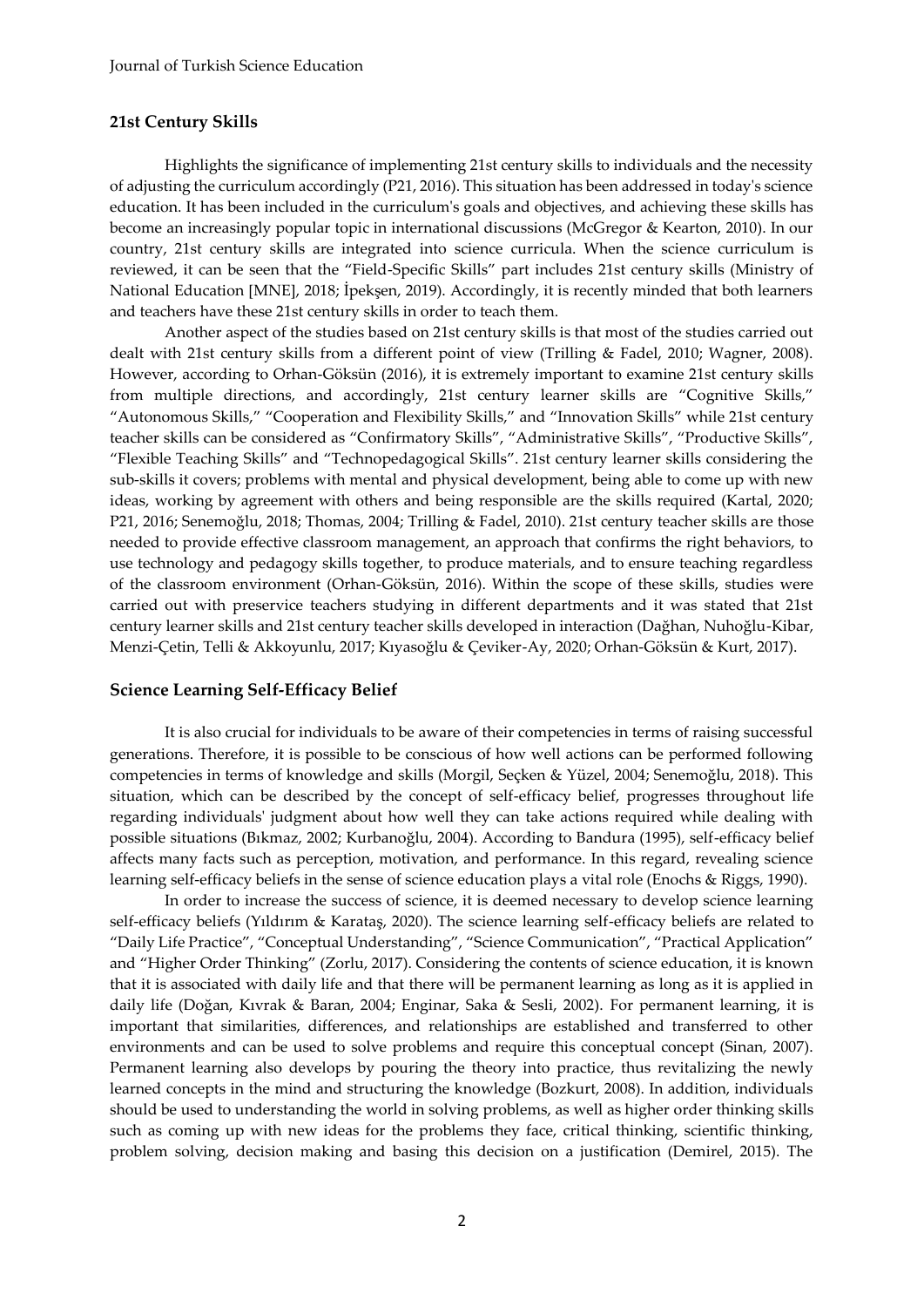notification of what is obtained in this process by forming scientific communication contributes to science and ensures continuity in the questioning of information as a whole (Dökme & Ozansoy, 2004).

### **Hypothesis and Aim of Study**

In addition to the studies in which the concept of 21st century skills is addressed in the related literature (Kivunja, 2014; Şahin, 2009; Voogt & Roblin, 2012), studies examining the way they are expressed by prospective teachers (Günüç, Odabaşı & Kuzu, 2013), their level of possession (Karakaş, 2015), their perceptions (Anagün, Atalay, Kılıç & Yaşar, 2016), their level of use (Orhan-Göksun, 2016), and the impact of various teaching strategies on their acquiring the 21st century learning skills (Korkmaz, 2019; Nouri, Zhang, Manila & Norén, 2020; Pana & Escarlos, 2017; Senan, 2013) were conducted. Cansoy (2018) declared that observing good examples for the advancement of 21st century skills and listening to successful stories can facilitate educators' practices. These studies reveal positive relationships with 21st century skills, showing that many factors influence 21st century skills, and emphasize the necessity for additional work on this subject. Hence, researches based on these issues are extremely valuable. Along with the studiesin which the self-efficacy beliefs concerning science education are examined in the literature on self-efficacy beliefs (Hamurcu, 2006), it is observed that studies investigating the relationships with intelligence types (Berkant & Ekici 2007), self-regulation education (İsrael, 2007), science content knowledge (Menon & Sadler, 2016), science teacher identity (Menon, 2020), feedback (Akkuzu-Güven & Uyulgan, 2020) and achievement (Azar, 2010; Britner & Pajares, 2001; Schunk, 2001) have been conducted. In these studies, it has been concluded that there is a positive relationship with self-efficacy belief. Still, if the importance of high self-efficacy according to Bacak (2018) in regards to education is considered, studies on factors affecting self-efficacy perceptions should be included more. In this sense, it is essential to reveal the self-efficacy beliefs of prospective teachers during their undergraduate education (Azar, 2010).

Based on the information mentioned above, it is observed that many studies have been conducted on 21st century skills and science learning self-efficacy beliefs. Still, more studies are needed on these subjects. Notably, the high self-efficacy beliefs of science teachers can enhance the quality of science education and affect society there away. According to Bautista (2011) and Tschannen-Moran, Hoy and Hoy (1998), teachers with adequate self-efficacy also influence learners positively. Consequently, the self-efficacy belief is remarkably vital for both learners and teachers (Erden, 2007). The acquisition of 21st century skills, which is one of the aims of science education, may be affected by this situation. Because, 21st century skills can be acquired and improved in learning environments organized by science teachers. From this perspective, 21st century skills and science learning selfefficacy belief are thought to be interrelated parameters as learning and teaching skills. Besides, we have failed to find any studies in the relevant literature examining 21st century skills as learner together with teacher skills and belief in self-efficacy in science learning. It is believed that eliminating this deficiency would contribute to the field of education and would guide studies conducted in the future. This study aims to investigate the relationship between preservice science teachers' 21st century learner and teacher skills and their science learning self-efficacy beliefs.

### *Hypothesis and Models of Study*

In line with the aim of this study and the literature, structural models with structural equation modeling (SEM) has been established. Science learning self-efficacy beliefs and 21st century skills are among the dimensions of science education (MNE, 2018). Therefore, the science learning self-efficacy beliefs with 21st century skills is associated with one another. In this study, this association was investigated separately with SEM1 and SEM2. In order for teaching to occur, there must be learning. In order to have teaching skills, it is necessary to have learning skills. In this case, the effects of 21st century learning skills on 21st century teaching skills were investigated by SEM3.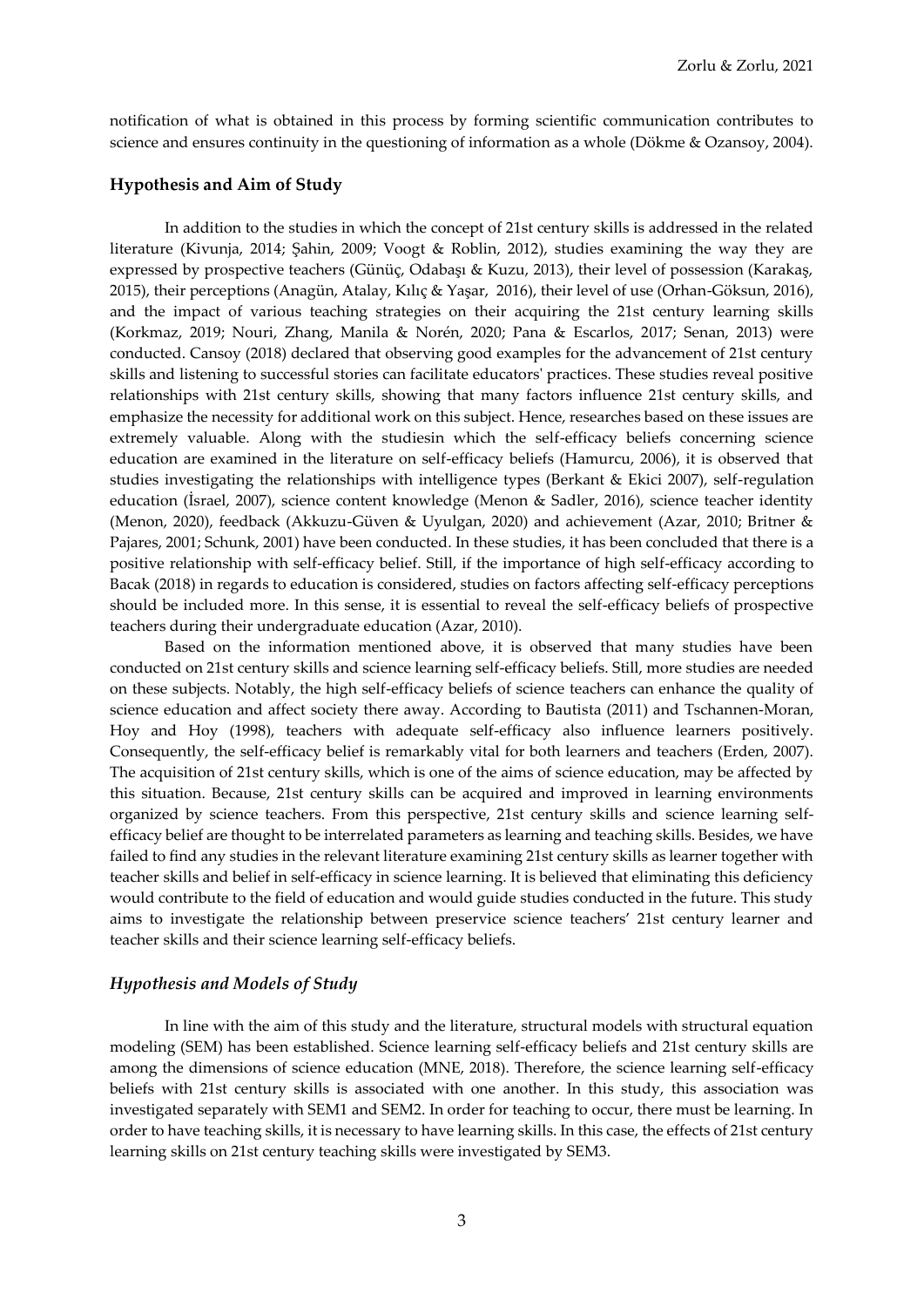**Structural Models (SEM1, SEM2 and SEM3) with Structural Equation Modeling.** In this model, the effect of preservice science teachers' science learning self-efficacy beliefs on the 21st century skills was investigated (Figure 1).

Hypothesis: Preservice science teachers' science learning self-efficacy beliefs predict 21st century learner and teacher skills.

### **Figure 1**

*SEM1*



In this model, the effect of preservice science teachers' 21st century skills on the science learning self-efficacy beliefs was investigated (Figure 2).

Hypothesis: Preservice science teachers' 21st century learner and teacher skills predict the science learning self-efficacy beliefs.

#### **Figure 2**

#### *SEM2*



In this model, the effect of preservice science teachers' 21st century learner skills on the 21st century teacher skills was investigated (Figure 3).

Hypothesis: Preservice science teachers' 21st century learner skills predict the 21st century teacher skills.

### **Figure 3**

*SEM3*

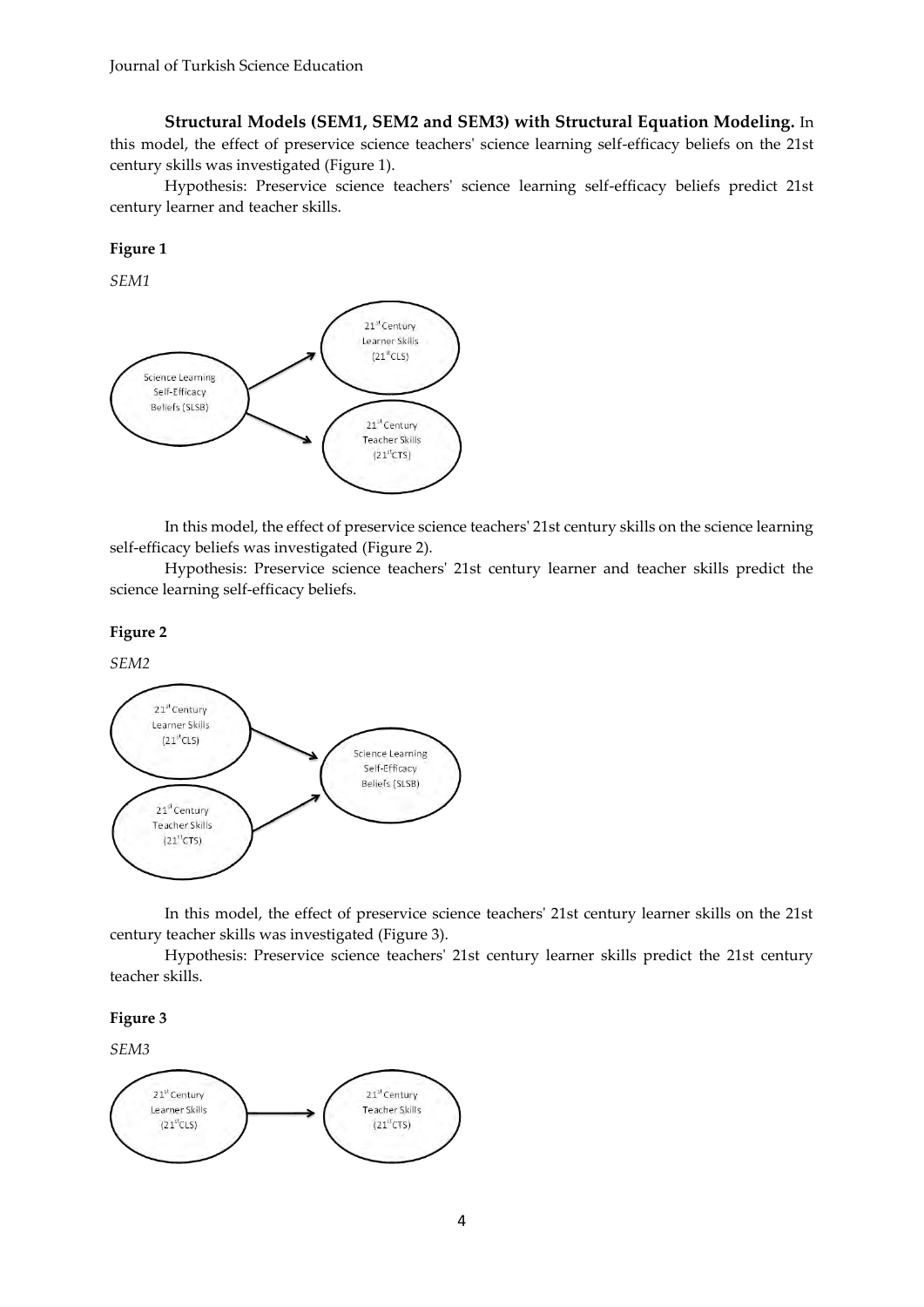### **Methods**

Please The research method used was the correlational research method, one of the quantitative research methods. The correlational research method aims to define the presence and/or degree of cochange between two and more variables. Correlational research is also relational analysis, correlation type relationships, or relationships obtained by comparison (Karasar, 2016). This study investigated whether there is a relationship between preservice science teachers' self-efficacy beliefs in science learning and  $21<sup>st</sup>$  century learner and teacher skills. In the research, the degrees of relations were determined, and the formulation for 21<sup>st</sup> century learner and teacher skills was made. In this research, Structural Equation Modeling (SEM) was applied to reveal the relations. Structural equation modeling is a multivariate statistical method that explicitly considers the measurement errors of variables inspected in a given model, which enables the development, estimation, and testing of multivariate complex models, and calculates the direct and indirect effects of the variables in the given model (Bayram, 2013; Seçer, 2015).

### **Participants**

The convenience sampling method was used in the research. In the study, three public universities in Western Anatolia were reached. Therefore, prospective teachers who acquired specific characteristics in regards to the science teaching profession were included. Preservice teachers in the third and fourth grades of science teaching programs are at the level required by the science teaching profession. Thus, 318 preservice science teachers studying in the third and fourth grades of the science education department of the education faculties of three public universities constitute the sample of the study. Distribution of the sample by grade and gender is given in Table 1.

### **Table 1**

| Gender |      |        |       |
|--------|------|--------|-------|
| Grade  | Male | Female | Total |
| 3      | 31   | 126    | 157   |
|        | 25   | 136    | 161   |
| Total  | 56   | 262    | 318   |

*Distribution of the Sample by Grade and Gender*

# **Participants Data Collection Tools**

### *21st Century Learner Skills Scale*

The 21st Century Learner Skills Scale was developed by Orhan-Göksün (2016). The scale was prepared for preservice science teachers. This scale consists of four factors which are "Cognitive Skills," "Autonomous Skills," "Cooperation and Flexibility Skills," and "Innovation Skills" and 31 items. The scale is a five-point Likert-type scale. The reliability coefficient of the scale (Cronbach's Alfa) was determined to be 0.89 (Orhan-Göksün, 2016). In this study, the reliability coefficient of the scale (Cronbach's Alfa) was determined to be 0.91. The reliability coefficients of the factors (Cronbach's Alfa) were determined as 0.89 for "Cognitive Skills", 0.69 for "Autonomous Skills," 0.88 for "Cooperation and Flexibility Skills," and 0.66 for "Innovation Skills".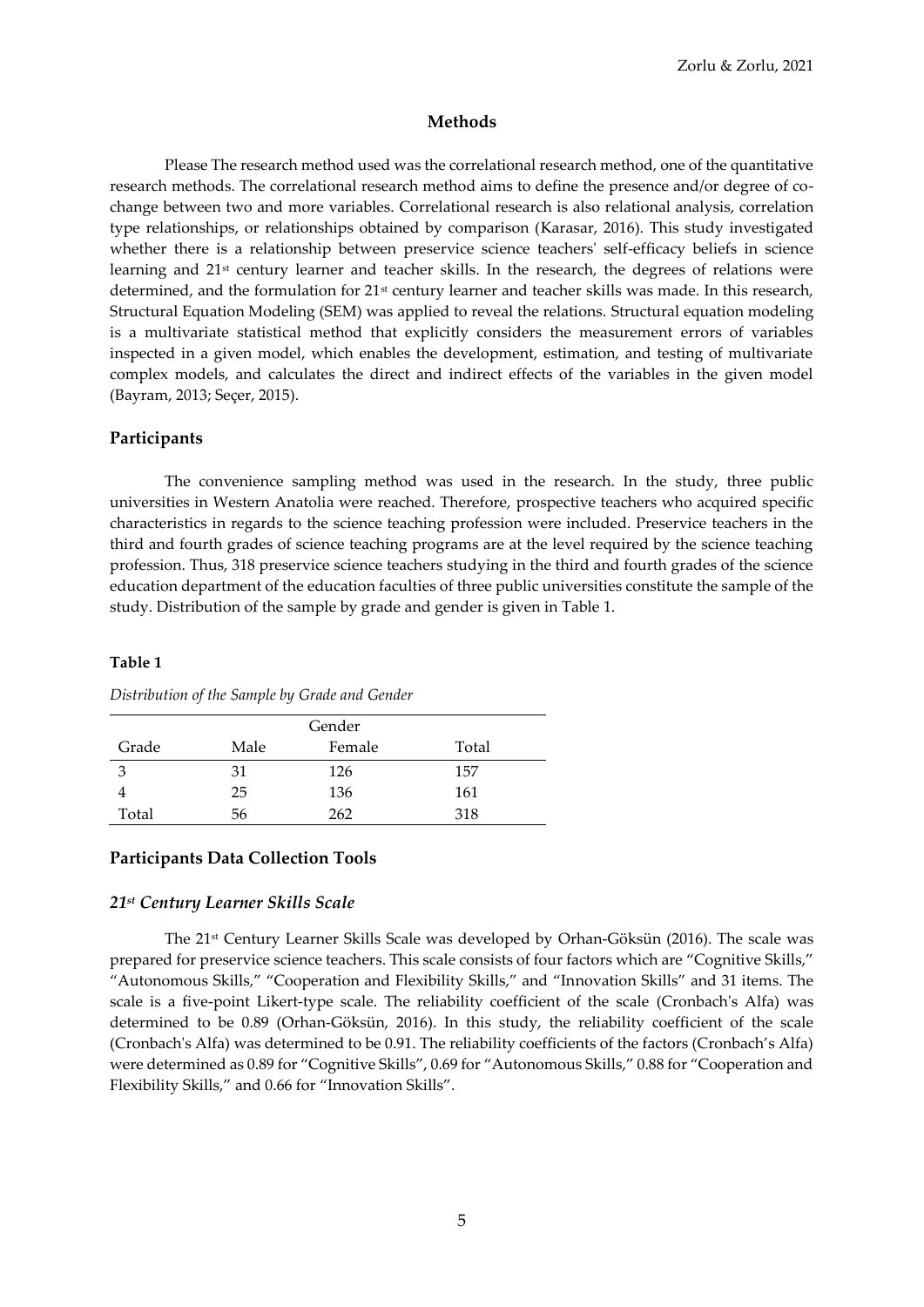# *21st Century Teacher Skills Scale*

The 21<sup>st</sup> Century Teacher Skills Scale was developed by Orhan-Göksün (2016). The scale was prepared for preservice science teachers. The scale consists of five factors: "Confirmatory Skills", "Administrative Skills", "Productive Skills", "Flexible Teaching Skills" and "Technopedagogical Skills", and 27 items. The scale is a five-point Likert-type scale. The reliability coefficient of the scale (Cronbach's Alfa) was determined to be 0.87 (Orhan-Göksün, 2016). In this study, the reliability coefficient of the scale (Cronbach's Alfa) was determined to be 0.85. The reliability coefficients of the factors (Cronbach's Alfa) were determined as 0.84 for "Confirmatory Skills", 0.71 for "Administrative Skills", 0.67 for "Productive Skills", 0.85 for "Flexible Teaching Skills" and 0.74 for "Technopedagogical Skills".

# *Science Learning Self-Efficacy Questionnaire (SLSB)*

The Science Learning Self-Efficacy Questionnaire initially developed by Lin and Tsai (2013) was adapted to Turkish by Zorlu (2017). SLSB is a five-point Likert type scale consisting of five factors as "Daily Life Practice", "Conceptual Understanding", "Science Communication", "Practical Application" and "Higher Order Thinking", and 28 items. The reliability coefficient of the scale (Cronbach's Alfa) was determined to be 0.93 (Zorlu, 2017). In this study, the reliability coefficient of the scale (Cronbach's Alfa) was determined to be 0.92. The reliability coefficients of the factors (Cronbach's Alfa) were determined to be 0.79 for "Daily Life Practice", 0.66 for "Conceptual Understanding", 0.75 for "Science Communication", 0.71 for "Practical Application" and 0.73 for "Higher Order Thinking".

# *Confirmatory Factor Analysis CFA of Scales*

Confirmatory factor analysis (CFA) results of the study's scales are given in Table 2.

# **Table 2**

| Scale                                             | Fit Index        | Value | Fit        |
|---------------------------------------------------|------------------|-------|------------|
|                                                   | $X^{2}/(sd=434)$ | 2.85  | Acceptable |
|                                                   | <b>RMSEA</b>     | 0.077 | Acceptable |
|                                                   | <b>SRMR</b>      | 0.078 | Acceptable |
| The 21 <sup>st</sup> Century Learner Skills Scale | NFI              | 0.93  | Acceptable |
|                                                   | <b>NNFI</b>      | 0.90  | Acceptable |
|                                                   | <b>CFI</b>       | 0.91  | Acceptable |
|                                                   | <b>GFI</b>       | 0.99  | Good Fit   |
|                                                   | <b>AGFI</b>      | 0.96  | Good Fit   |
|                                                   | $X^2/(sd=324)$   | 2.14  | Acceptable |
|                                                   | <b>RMSEA</b>     | 0.073 | Acceptable |
|                                                   | <b>SRMR</b>      | 0.064 | Acceptable |
| The 21 <sup>st</sup> Century Teacher Skills Scale | NFI              | 0.93  | Acceptable |
|                                                   | <b>NNFI</b>      | 0.94  | Acceptable |
|                                                   | <b>CFI</b>       | 0.91  | Acceptable |
|                                                   | <b>GFI</b>       | 0.98  | Good Fit   |
|                                                   | <b>AGFI</b>      | 0.87  | Acceptable |
|                                                   | $X^2/(sd=350)$   | 2.97  | Acceptable |
| The Science Learning Self-Efficacy                | <b>RMSEA</b>     | 0.066 | Acceptable |
|                                                   | <b>SRMR</b>      | 0.077 | Acceptable |

## *CFA Results of the Scales Used in the Research*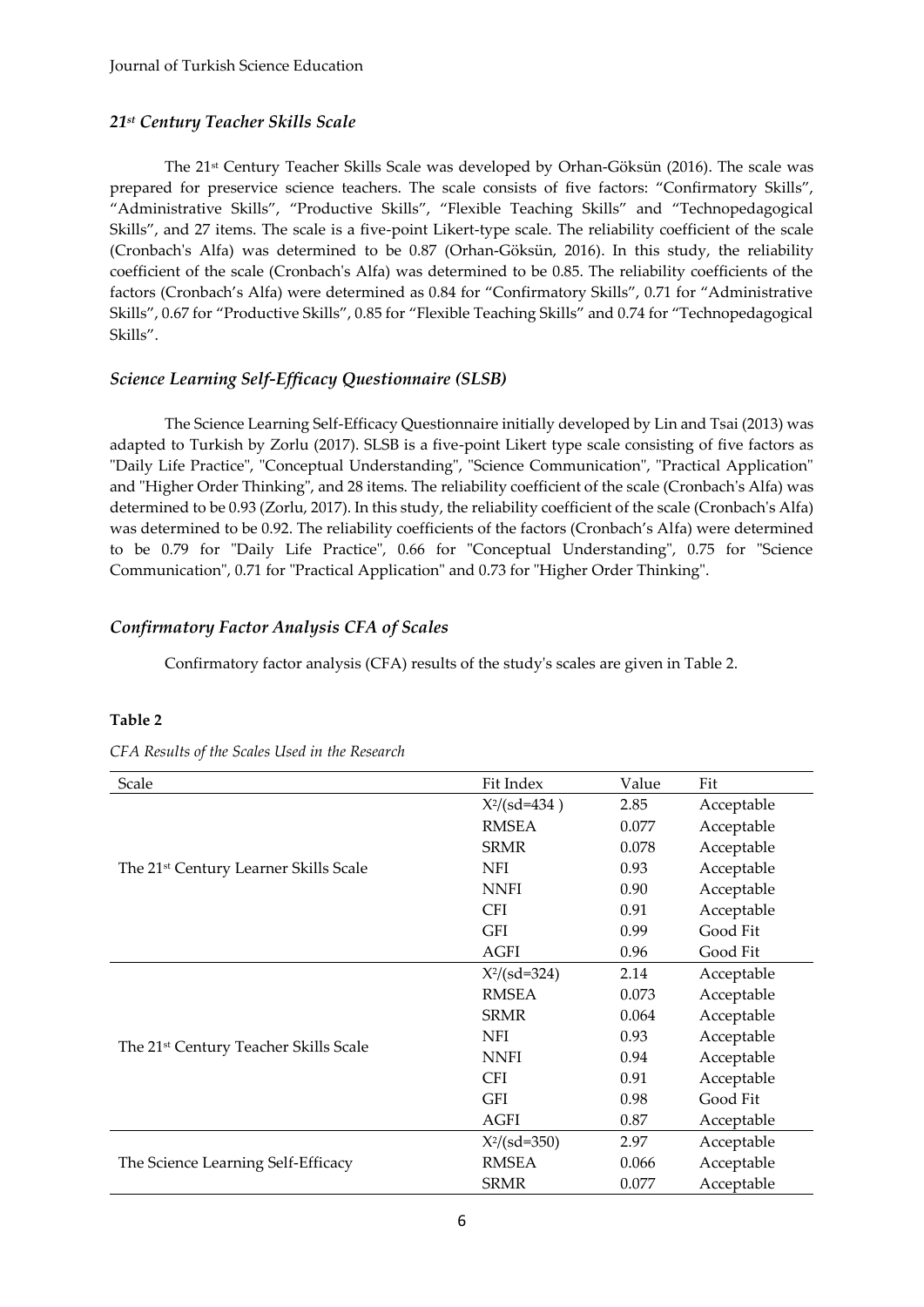| NFI         | 0.90 | Acceptable |
|-------------|------|------------|
| <b>NNFI</b> | 0.90 | Acceptable |
| <b>CFI</b>  | 0.91 | Acceptable |
| <b>GFI</b>  | 0.91 | Acceptable |
| AGFI        | 0.86 | Acceptable |

When Table 2 was analyzed, it was discovered that the scales of the study had mostly acceptable values according to the fit indices in Table 3 of the literature measure (Çelik & Yılmaz, 2016). According to these data, it can be stated that the scales applied in the study are suitable for construct validity of factors.

### **Table 3**

*SEM Fit Indices* 

| Fit Measure  | Good Fit                                                                                    | Acceptable                 |
|--------------|---------------------------------------------------------------------------------------------|----------------------------|
| $X^2/(sd)$   | $0 < X^2/(sd) \leq 2$                                                                       | $2 < X^2/(sd) \leq 3$      |
| <b>RMSEA</b> | $0 <$ RMSEA $\leq 0.05$                                                                     | $0.05 < RMSEA \leq 0.08$   |
| <b>SRMR</b>  | 0 <srmr≤0.05< td=""><td><math>0.05 &lt; SRM</math>R<math>\leq 0.10</math></td></srmr≤0.05<> | $0.05 < SRM$ R $\leq 0.10$ |
| NFI          | $0.95 \leq NFI \leq 1$                                                                      | $0.90 \leq NFI \leq 0.95$  |
| <b>NNFI</b>  | $0.97 \leq NNFI \leq 1$                                                                     | $0.95 \leq NNFI \leq 0.97$ |
| <b>CFI</b>   | $0.97 \le CFI \le 1$                                                                        | $0.95 \le CFI \le 0.97$    |
| <b>GFI</b>   | $0.95 \leq$ GFI $\leq$ 1                                                                    | $0.90 \leq GFI \leq 0.95$  |
| AGFI         | $0.90 \leq$ AGFI $\leq$ 1                                                                   | $0.85 \leq AGF1 \leq 0.90$ |

*Note.* (Çelik & Yılmaz, 2016)

# **Analysis of Data**

Lisrel 10 software was used in the analysis of the data. The data obtained from the scales were analyzed by structural equation modeling (SEM). In the study; data obtained from the 21<sup>st</sup> Century Learner Skills Scale, the 21<sup>st</sup> Century Teacher Skills Scale and the Science Learning Self-Efficacy Questionnaire were modeled using SEM.

### **Findings**

SEM1, SEM2 and SEM3 were used to investigate the relationship between preservice science teachers' 21<sup>st</sup> century learner and teacher skills and their science learning self-efficacy beliefs.

### **Figure 4**

*Structural Equation Modeling (SEM1) between 21st Century Teacher Skills (21stcts), 21st Century Learner Skills (21stcls), and Science Learning Self-Efficacy Beliefs (SLSB)*

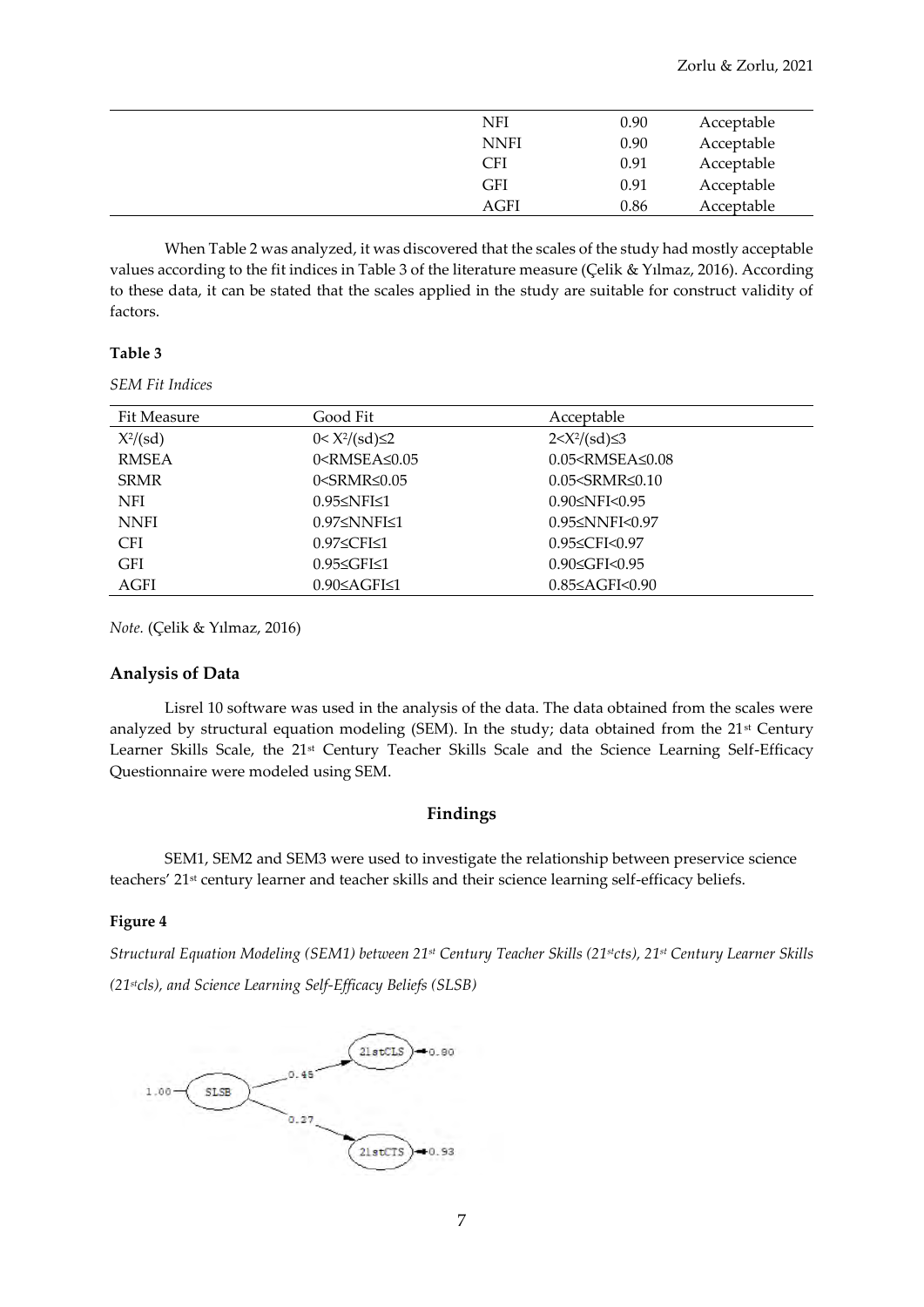# **Table 4**

*Fit Indexs for SEM1 between 21st Century Teacher Skills, 21st Century Learner Skills, and Science Learning Self-*

| Fit Index<br>Fit<br>Value<br>$X^2/(sd=3567)$<br>3.34<br>Acceptable |              |       |            |
|--------------------------------------------------------------------|--------------|-------|------------|
|                                                                    |              |       |            |
|                                                                    |              |       |            |
|                                                                    | <b>RMSEA</b> | 0.078 | Acceptable |
| Good Fit<br><b>SRMR</b><br>0.015                                   |              |       |            |
| 0.94<br>Acceptable<br>NFI                                          |              |       |            |
| Acceptable<br><b>NNFI</b><br>0.96                                  |              |       |            |
| Acceptable<br>0.93<br><b>CFI</b>                                   |              |       |            |
| Acceptable<br><b>GFI</b><br>0.91                                   |              |       |            |
| Acceptable<br>AGFI<br>0.86                                         |              |       |            |

*Efficacy Beliefs*

When Figure 4 and Table 4 were examined, structural equation modeling was appropriate between 21st century teacher skills, 21st century learner skills, and science learning self-efficacy beliefs. The results obtained from SEM1 are given in Table 5.

# **Table 5**

*Structural Relationships for 21stcts, 21stcls and SLSB Variables*

| Variables                    | Standardized Solution | T-values |
|------------------------------|-----------------------|----------|
| $SLSB \rightarrow 21$ st CTS | 0.27                  | 4.06     |
| $SLSB \rightarrow 21$ stCLS  | 0.46                  | 5.62     |
| Structural Relationships     | Error                 | $R^2$    |
| $21$ st CTS=0.053*SLSB       | 0.051                 | 0.20     |
| $21$ st CLS=0.16*SLSB        | 0.016                 | 0.073    |

When Table 5 is observed, the preservice science teachers' science learning self-efficacy beliefs predicted 21st century learner skills and 21st century teacher skills (SLSB→21stCTS=0.27, SLSB→21stCLS=0.46). It was determined that the preservice science teachers' science learning selfefficacy beliefs predicted their  $21^{st}$  century learner and teacher skills (p<.05). According to structural equations in SEM1, the preservice science teachers' science learning self-efficacy beliefs, 21<sup>st</sup> century learner and teacher skills define the difference in 21<sup>st</sup> century learner skills by 20% and 21<sup>st</sup> century teacher skills by 7.3%.

# **Figure 5**

*Structural Equation Modeling (SEM2) between 21st Century Teacher Skills (21stcts), 21st Century Learner Skills (21stcls), and Science Learning Self-Efficacy Beliefs (SLSB)*

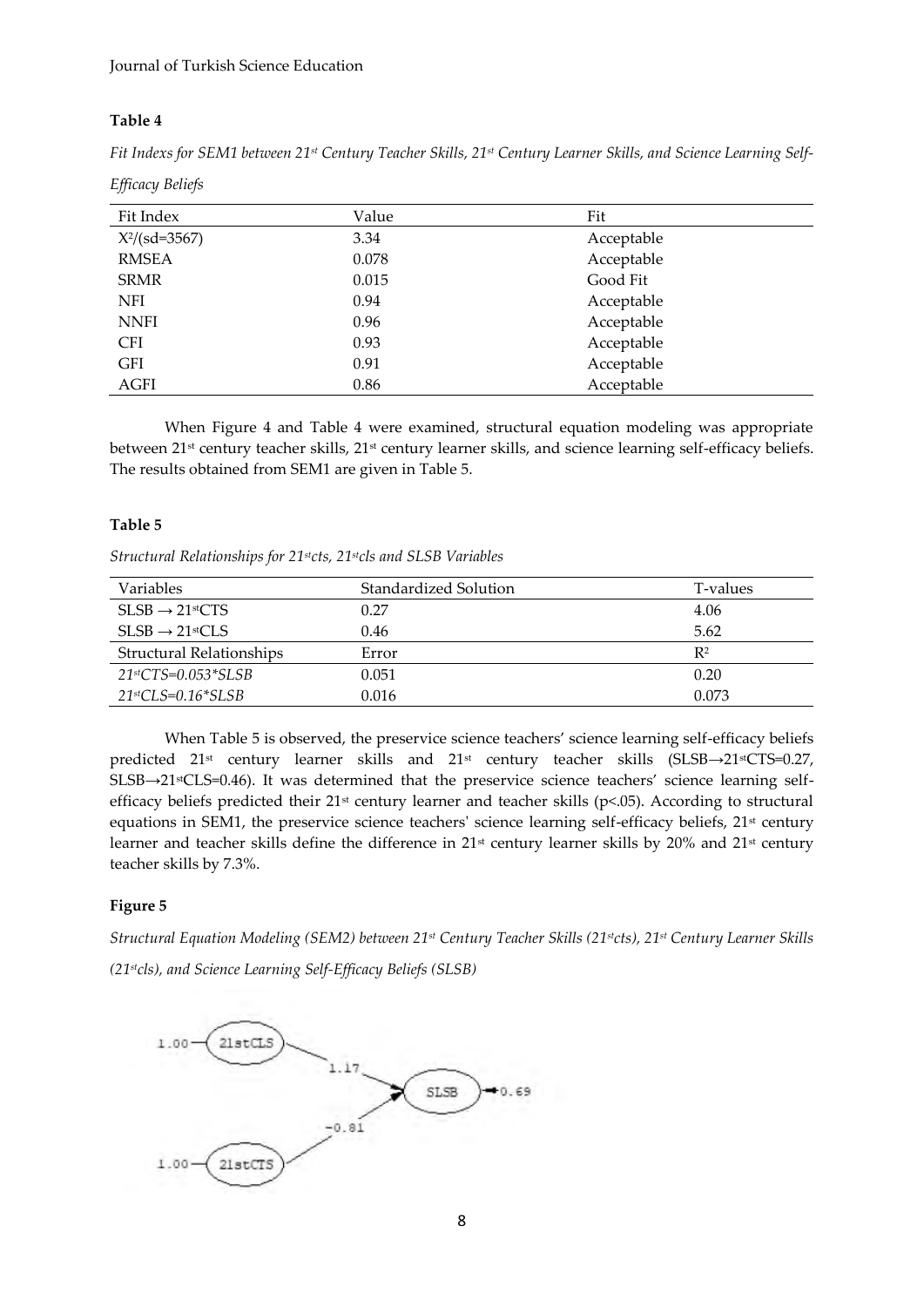## **Table 6**

*Fit Indexes for SEM2 between 21st Century Teacher Skills, 21st Century Learner Skills, and Science Learning Self-*

| Fit Index       | Value | Fit        |
|-----------------|-------|------------|
| $X^2/(sd=3566)$ | 3.30  | Acceptable |
| <b>RMSEA</b>    | 0.075 | Acceptable |
| <b>SRMR</b>     | 0.072 | Acceptable |
| <b>NFI</b>      | 0.95  | Good Fit   |
| <b>NNFI</b>     | 0.98  | Good Fit   |
| <b>CFI</b>      | 0.98  | Good Fit   |
| <b>GFI</b>      | 0.94  | Acceptable |
| AGFI            | 0.91  | Good Fit   |

*Efficacy Beliefs*

When Figure 5 and Table 6 were examined, SEM2 was appropriate between 21<sup>st</sup> century teacher skills, 21st century learner skills, and science learning self-efficacy beliefs. The results of the obtained structural equation model are given in Table 7.

# **Table 7**

*Structural Relationships for 21stcts, 21stcls and SLSB Variables*

| Variables                                              | Standardized Solution | T-values |
|--------------------------------------------------------|-----------------------|----------|
| $21$ <sup>st</sup> CTS $\rightarrow$ SLSB              | $-0.81$               | $-4.23$  |
| $21$ <sup>st</sup> CLS $\rightarrow$ SLSB              | 1.17                  | 5.24     |
| Structural Relationships                               | Error                 | $R^2$    |
| $SLSB = 3.25^* 21^{st} CLS - 4.05^* 21^{st} CTS$ 0.022 |                       | 0.31     |

When Table 7 is observed, a positive linear relationship between the preservice science teachers' 21st century learner skills and science learning self-efficacy beliefs is determined (21stCLS→SLSB=1.17). Still, a negative relationship between preservice science teachers' 21<sup>st</sup> century teacher skills and science learning self-efficacy beliefs was determined (21stCTS→SLSB=-0.81). It was determined that the preservice science teachers' 21<sup>st</sup> century learner and teacher skills predicted their science learning selfefficacy beliefs (p<.05). According to structural equations in SEM2, preservice science teachers' 21 st century learner and teacher skills define the difference in science learning self-efficacy beliefs by 31%.

## **Figure 6**

*Structural Equation Modeling (SEM3) Between 21st Century Teacher Skills (21stcts) and 21st Century Learner Skills (21stcls)*

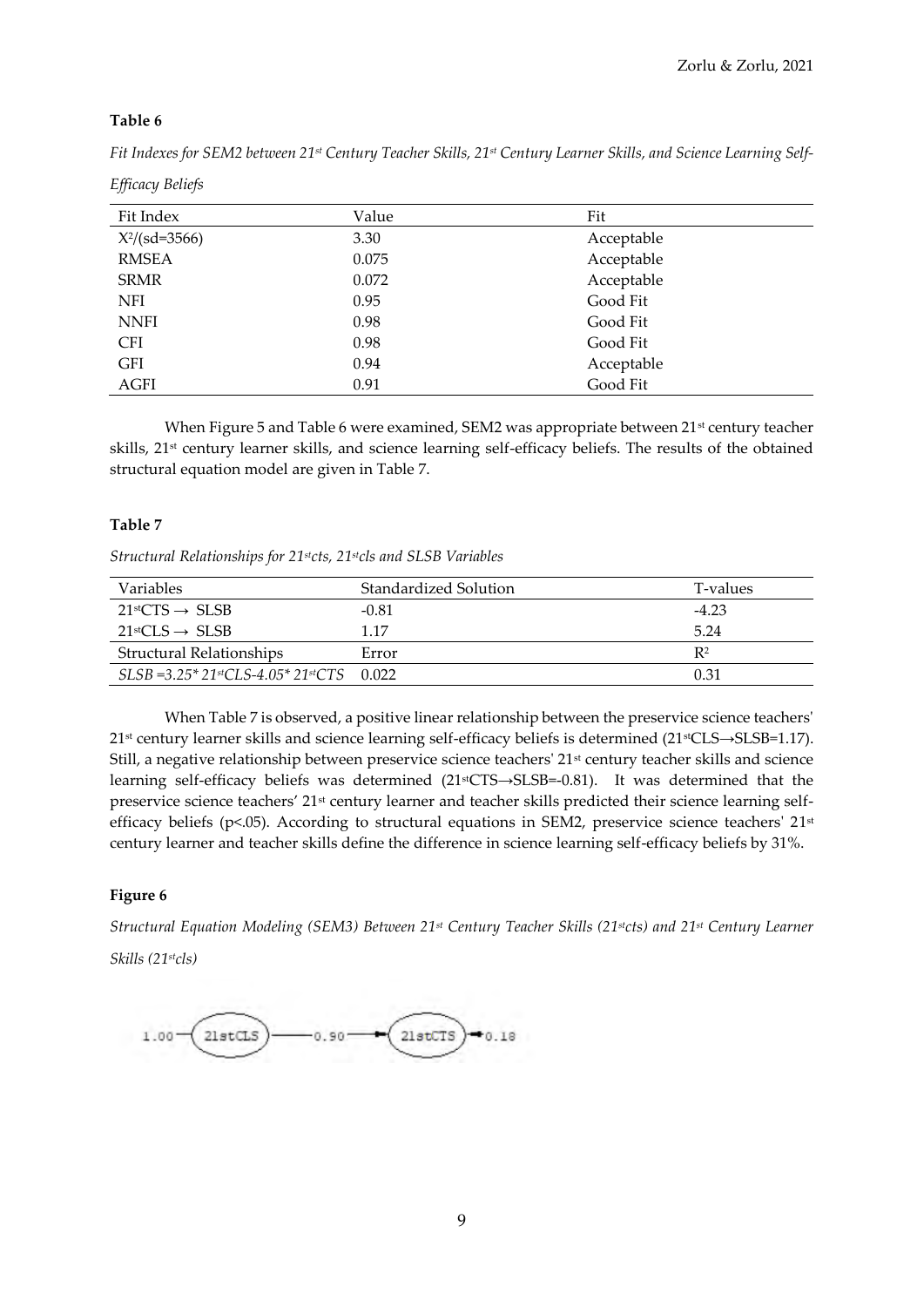### **Table 8**

| Fit Index       | Value | Fit        |
|-----------------|-------|------------|
| $X^2/(sd=1594)$ | 2.96  | Good Fit   |
| <b>RMSEA</b>    | 0.047 | Good Fit   |
| <b>SRMR</b>     | 0.051 | Acceptable |
| <b>NFI</b>      | 0.98  | Good Fit   |
| <b>NNFI</b>     | 0.95  | Good Fit   |
| <b>CFI</b>      | 0.96  | Good Fit   |
| <b>GFI</b>      | 0.97  | Good Fit   |
| <b>AGFI</b>     | 0.96  | Good Fit   |

*Fit Indexs for SEM3 between 21st Century Teacher Skills and 21st Century Learner Skills*

When Figure 6 and Table 8 were examined, SEM3 was appropriate between  $21<sup>st</sup>$  century teacher skills and 21st century learner skills. The results of the obtained structural equation model are given in Table 9.

### **Table 9**

*Structural Relationships for 21stcts and 21stcls Variables*

| Variables                                                 | Standardized Solution | T-values |
|-----------------------------------------------------------|-----------------------|----------|
| $21$ <sup>st</sup> CLS $\rightarrow$ 21 <sup>st</sup> CTS | 0.90                  | 6.62     |
| Structural Relationships                                  | Error                 | $R^2$    |
| $21$ stCTS=0.50*21stCLS                                   | 0.014                 | 0.82     |

When Table 9 is observed, a positive linear relationship between the preservice science teachers' 21<sup>st</sup> century learner skills and 21<sup>st</sup> century teacher skills is determined (21<sup>st</sup>CLS→SLSB=1.17). It was determined that the preservice science teachers'  $21<sup>st</sup>$  century learner skills predicted their  $21<sup>st</sup>$  century teacher skills (p<.05). According to structural equations in SEM3, preservice science teachers' 21<sup>st</sup> century learner skills define the difference in 21st century teacher skills by 82%.

# **Discussion, Conclusion and Recommendations**

In this study, structural equation modeling was used to investigate the relationship among science teacher self-efficacy beliefs of 21<sup>st</sup> century learner and teacher skills. The results of this study's findings, accordingly, are discussed in this section with the relevant literature.

According to the findings obtained from SEM1 in the study, it was found that the preservice science teachers' science learning self-efficacy beliefs predicted the 21<sup>st</sup> century skills (Figure 4, Table 4 and Table 5). According to this result, it can be said that  $21<sup>st</sup>$  century skills will develop with the development of the preservice science teachers' science learning self-efficacy beliefs. The self-efficacy belief is not the skill, ability or capacity of the individual. It is the individual's belief in the capacity for knowledge and skills (Akkoyunlu, Orhan & Umay, 2005; Azar, 2010; Leithwood, 2007; Yıldırım & İlhan, 2010). They seek ways to learn science by increasing the desire and motivation to learn science by developing the science learning self-efficacy beliefs. With the development of the science learning selfefficacy beliefs, they persistently try more and more patiently as they look for ways to overcome the difficulties encountered in learning science. With increased science learning self-efficacy beliefs, their level of resoluteness increases, and when they fail to learn science, they recover more quickly and look for ways to learn sciencecompensate (Akkoyunlu & Orhan, 2003; Bandura 1995; Eggen & Kauchak, 1999; Hazır-Bıkmaz, 2004; Tschannen-Moran & Hoy, 2001). Therefore, it can be said that learning science will have a positive effect on 21st-century skills with the development of science learning self-efficacy beliefs.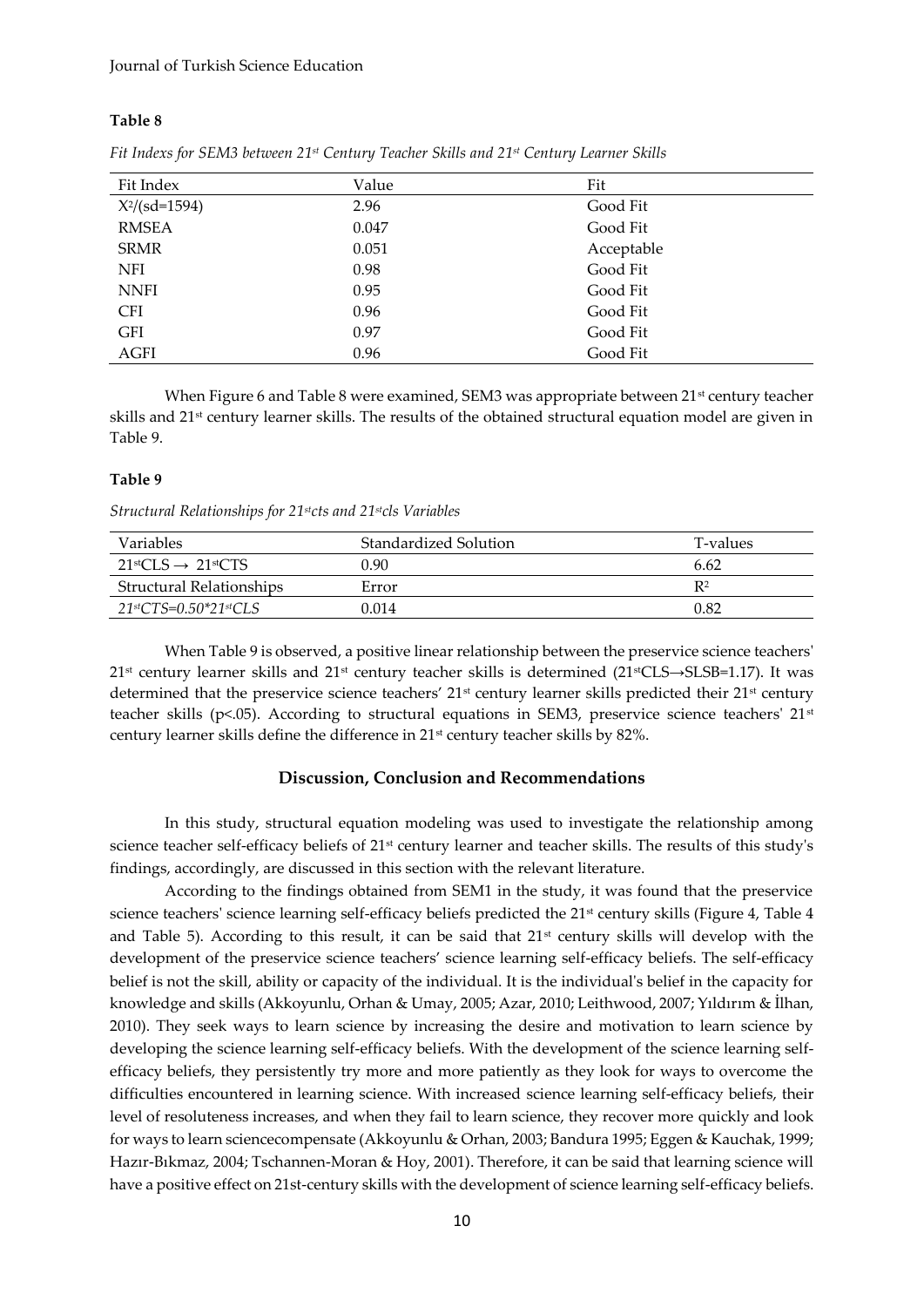According to the findings obtained from SEM2 in the study, the preservice science teachers'  $21<sup>st</sup>$ century learner skills positively correlated with their science learning self-efficacy beliefs, and 21st century learner skills were determined to be a predictor of science learning self-efficacy beliefs (Figure 5, Table 6 and Table 7). According to the obtained result, if 21st century learner skills of preservice science teachers improve, their science learning self-efficacy beliefs will also develop. The 21<sup>st</sup> century learner skills discussed in the research are cognitive, collaboration, flexibility, autonomy, and innovative skills. It can be stated that with the development of  $21<sup>st</sup>$  century learning skills, better learning and in-depth learning are achieved. The belief in self-efficacy develops thanks to a good learning process since cognitive skills involve the ability to learn, process, and apply information, analyze, evaluate, and decision making. Better use of cognitive skills by in-depth learners may be one reason for improving self-efficacy beliefs (Ekinci, 2015). Cognitive skills cover features such as asking questions, seeking meaning, attempting to develop perspective, associating the old with new information, comparing others' views with own views, forming views, being curious, caring, enjoying learning (Biggs, 1999; Gibbs, 1994; Ramsden, 2000; Thomas & Bain, 1984). These features lead to the development of selfefficacy beliefs. Collaboration and flexibility skills have features of learning together for the same purpose, planning the learning process according to evolving circumstances, providing learning based on different ideas, and creating a shared learning environment (Michaels, Truesdell & Brown, 2015; Trilling & Fadel, 2010; Tuncel, 2009). These features of collaboration and flexibility skills advance beliefs of adaptation to daily life, practical learning, and higher order thinking according to the conditions varying from science learning self-efficacy beliefs. Autonomous and innovative skills involve accessing new information based on existing information, self-management, self-regulation, working with individuals or groups, and structuring information by adapting to growing and developing technologies (Anagün & et al., 2016; Hasırcı, 2006; International Society for Technology in Education [ISTE], 2007; Karataş, 2014). Autonomous and innovative skills improve science learning self-efficacy beliefs as it will assist in solving problems faced by analyzing existing information and generating original ideas (Pehlivanoğlu, 2011). In his study İpekşen (2019) concluded that the use of "Concrete Experience" and "Abstract Conceptualization" learning styles increased as the use of science teachers' "Autonomous" skills increased, and the use of "Reflective Observation" and "Active Experience" learning styles decreased as their use of "Autonomous" skills decreased. The preservice science teachers' 21st century teacher skills negatively correlated with their science learning self-efficacy beliefs, and 21st century teacher skills were determined to be a predictor of science learning self-efficacy beliefs (Figure 2 and Table 4). The fact that self-confidence of teachers decrease due to the fact that they see their deficiencies during teaching process and think that they have some features that need to be developed accordingly, can be shown as a reason for the decline of the preservice science teachers' selfefficacy beliefs with the development of their 21<sup>st</sup> century teacher skills. Although this situation is seen as unfavorable, the preservice science teachers will understand their deficiencies in science learning with the development of their 21<sup>st</sup> century teacher skills. Besides, science is an extensive field in terms of its subjects and study areas. As we consider this aspect in today's constantly developing and varying conditions, it can be regarded as an ordinary situation in which educators feel deficiencies in the science teaching process. Since eliminating these shortcomings is essential, it can be said that their self-efficacy beliefs will develop more when they improve themselves.

According to the findings obtained from SEM2 in the study, it was determined that there is a significant positive relationship between the preservice science teachers' 21<sup>st</sup> century learner skills and  $21<sup>st</sup>$  century teacher skills and  $21<sup>st</sup>$  century learner skills are predictors of  $21<sup>st</sup>$  century teacher skills (Figure 6, Table 8 and Table 9). According to this result, when the  $21st$  century learner skills of prospective science teachers develop, their 21st century teacher skills will also advance. This result complies with the results of the studies conducted in the related literature (Burns & Sinfield, 2004; Leung, Siu & Spector, 2000; Minton, 2005; Orhan-Göksün, 2016; Rogers, 2010; Slater & Ravid, 2010;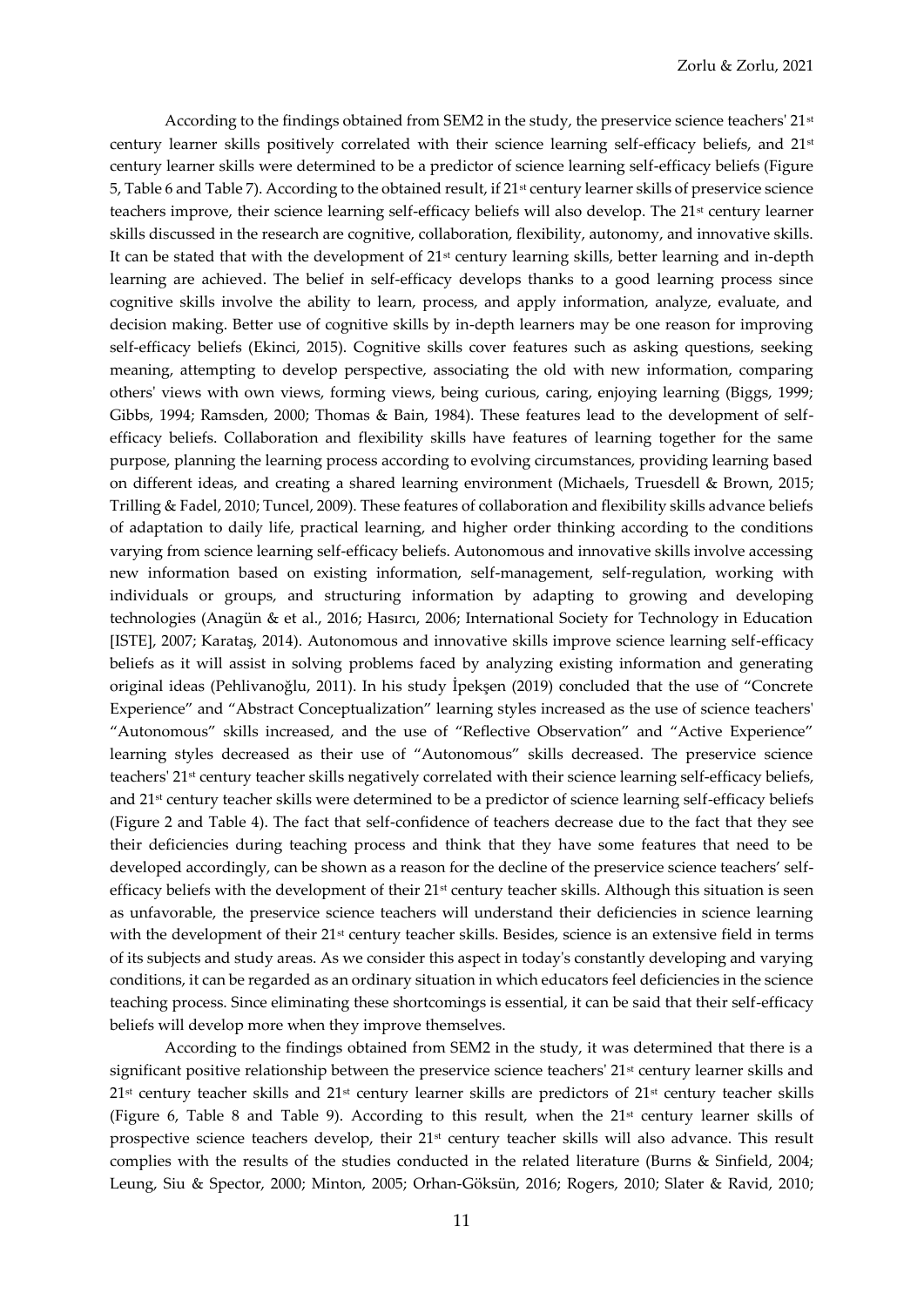Tennant, McMullen & Kaczynski, 2009; Tican & Deniz, 2019). 21st century learner and teacher skills cannot be considered independently of each other. It can also be assumed that 21<sup>st</sup> century learner skills are required for the development of the 21<sup>st</sup> century teacher skills (Burns & Sinfield, 2004; Minton, 2005; Tennant, McMullen & Kaczynski, 2009). For instance, cognitive, autonomous, collaborative, and flexibility skills should be developed for the development of administrative skills. It can be assumed that the development of cognitive, innovative, autonomous, cooperative, and flexibility skills are necessary for the development of technopedagogical skills. In this perspective, it can be stated that with the development of 21<sup>st</sup> century learner skills, 21<sup>st</sup> century teacher skills will also develop. 21<sup>st</sup> century learner skills being the predictor of 21st century teacher skills, leads us to the conclusion that learning skills are essential for teaching. According to Alkan (1987), teaching is an integral part of the learning process that completes it. It is also essential know well how to learn in order to teach. A good learning process can also ensure an excellent teaching process (Morgan & Saxton, 1994). For teaching skills to be at the desired level in individuals, the knowledge, skills, values, and attitudes gained must be at a certain level. In this context, 21st century learning skills of prospective science teachers should be developed.

Increasing the education system's quality depends on providing qualified teacher input to the system (Atik-Kara & Sağlam, 2014). For training qualified teachers, required applications should be made in the education process, and preservice teachers should be conscious of their skills and perceptions. In this context, it is thought that better-equipped teachers will be trained thanks to studies on developing 21<sup>st</sup> century learner and teacher skills in undergraduate education before the 21<sup>st</sup> century preservice science teachers start their career. This study was conducted with the preservice science teachers. It should be recommended to conduct studies with secondary school students and science teachers. In this study, the relationships between science learning self-efficacy beliefs and  $21^{st}$  century skills were investigated. Studies to identify the relationship between different dimensions of science education and 21st century skills will contribute to the relevant literature.

### **Note**

This article was supported by Kütahya Dumlupınar University Scientific Research Projects Unit (2019/02 project).

### **References**

- Akkoyunlu, B., Orhan, F., & Umay, A. (2005). A study on developing teacher self-efficacy scale for computer teachers. *H. U. Journal of Education, 29*, 1-8.
- Akkuzu-Güven, N., & Uyulgan, M. A. (2020). The relationship between self-efficacy and feedback: A study on science prospective teachers. *Mehmet Akif Ersoy University Journal of Education Faculty*, 53, 18-41. https://doi.org/10.21764/maeuefd.531970
- Alkan, C. (1987). Öğrenme-öğretme süreçleri ilkeler [Learning-teaching processes principles]. *Ankara University Journal of Faculty of Educational Sciences (JFES), 20*(1), 209-229.
- Anagün, Ş. S., Atalay, N., Kılıç, Z., & Yaşar, S. (2016). The development of a 21st century skills and competences scale directed at teaching candidates: Validity and reliability study. *Pamukkale University Journal of Education*, 40, 160-175. https://doi.org/10.9779/PUJE768
- Ananiadou, K., & Claro, M. (2009). *21st century skills and competences for new millennium learners in OECD countries*. OECD Education Working Papers, No. 41, OECD Publishing Retrieved from <http://dx.doi.org/10.1787/218525261154>
- Atik-Kara, D., & Sağlam, M. (2014). Evaluation of professional teaching knowledge courses in terms of competencies regarding the learning and teaching process. *Journal of Qualitative Resarch in Education, 2*(3), 28-86. https://doi.org/10.14689/issn.2148-2624.1.2c3s2m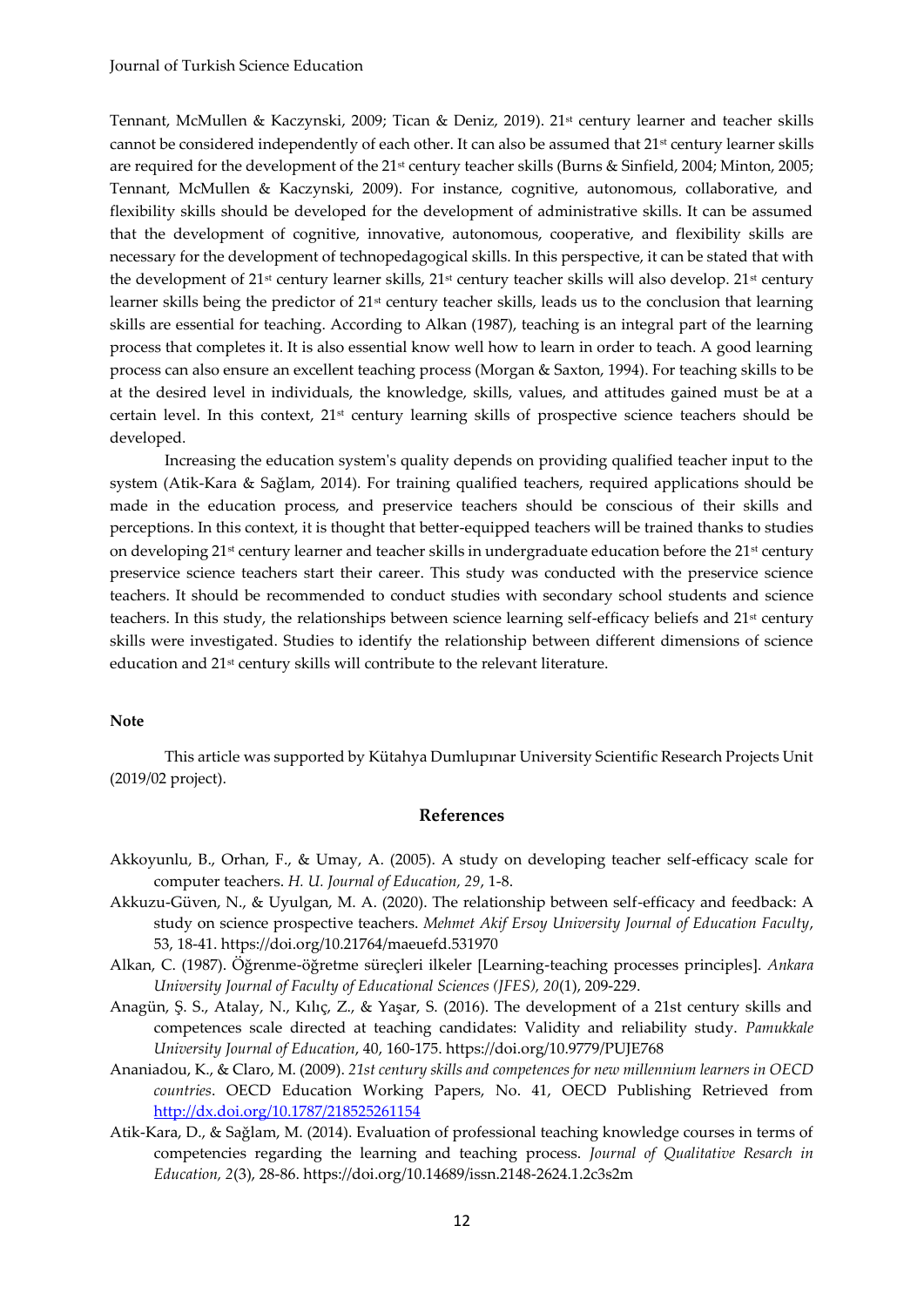- Azar, A. (2010). In-service and pre-service secondary science teachers' self-efficacy beliefs about science teaching. *ZKU Journal of Social Sciences, 6*(12), 235-252.
- Bacak, N. (2018). *Examination of self-efficacy beliefs according to teaching styles of science teachers*  [Unpublished master's thesis]. Marmara University.
- Bandura, A. (1995). *Exercise of personal and collective efficacy in changing societies. Self- efficacy in changing societies*. Australia: Cambridge University.
- Bautista, N. U. (2011). Investigating the use of vicarious and mastery experiences in influencing early childhood education majors' self-efficacy beliefs. *Journal of Science Teacher Education, 22*(4), 333– 349. https://doi.org/10.1007/s10972-011-9232-5
- Bayram, N. (2013). *Yapısal eşitlik modellemesine giriş AMOS uygulamaları [*Introduction to structural equality modeling AMOS applications]. Bursa: Ezgi.
- Berkant, G., & Ekici, G. (2007). Sınıf öğretmeni adaylarının fen öğretiminde öğretmen özyeterlik inanç düzeyleri ile zeka türleri arasındaki ilişkinin değerlendirilmesi [Evaluation of the relationship between teacher self-belief levels and types of intelligence in science teaching of classroom teacher candidates]. *Çukurova University Journal of Social Sciences Institute, 16*(1), 113-132.
- Biggs, J. (1999). *Teaching for quality learning at university*. London: Open University Press.
- Bıkmaz, F. H. (2002). Self-efficacy belief instrument in science teaching. *Eğitim Bilimleri ve Uygulama [Educational Sciences and Practice], 1*(2), 197-210.
- Bozkurt, E. (2008). *The effect on students' success of a virtual laboratory application prepared in the physics education* [Unpublished doctorate thesis]. Selçuk University, Konya.
- Britner, L. S., & Pajares, F. (2001). Self-efficacy beliefs, motivation, race, and gender in middle school science. *University Journal of Women and Minorities in Science and Engineering*, 7, 271-285. <https://doi.org/10.1615/JWomenMinorScienEng.v7.i4.10>
- Burns, T., & Sinfield, S. (2004). *Teaching, learning and study skills: A guide for tutors*. Sage.
- Cansoy, R. (2018). 21st century skills according to international frameworks and building them in the education system. *Journal of the Human and Social Science Researches, 7*(4), 3112-3134. <https://doi.org/10.15869/itobiad.494286>
- Çelik, H. E., & Yılmaz, V. (2016). *Lisrel 9.1 ile Yapısal Eşitlik Modellemesi temel kavramalar, uygulamalar, programlama* [Structural Equation Modeling with Lisrel 9.1 basic concepts, applications, programming] (3rd ed.). Ankara: Anı.
- Dağhan, G., Nuhoğlu-Kibar, P., Menzi-Çetin, N., Telli, E., & Akkoyunlu, B. (2017). 21st century learners' and teachers' characteristıcs from ICT preservice teachers' perspectives. *Educational Technology Theory and Practice, 7*(2), 215-235.
- Demirel, R. (2015). The effect of scientific argumentation students' conceptual understanding and willingness for argumentation. *Kastamonu Education Journal, 24*(3), 1087-1108.
- Doğan, S., Kıvrak, E., & Baran, Ş. (2004). The levels of secondary school students making connection between daily life and the knowledge gained during biology lectures. *Erzincan University Journal of Education Faculty, 6*(1), 57-63.
- Dökme, İ., & Ozansoy, Ü. (2004). Communicating in science education. *XIII. Ulusal Eğitim Bilimleri Kurultayı [Paper presented at XIII. National Educational Sciences Congress]*, 6-9 July 2004 Inönü University, Faculty of Education, Malatya.
- Eggen, P., & Kauchak, D. (1999). *Educational psychology* (Fourth ed.). New Jersey: Prentice-Hall, Inc.
- Ekinci, N. (2015). The Relationships between approaches to learning and self-efficacy beliefs of candidate teachers. *Hacettepe University Journal of Education, 30*(1), 62-76.
- Enginar, İ., Saka, A., & Sesli, E. (2002). Lise 2 öğrencilerinin biyoloji derslerinde kazandıkları bilgileri güncel olaylarla ilişkilendirebilme düzeyleri [The level of high school 2 students' associating the knowledge gained in biology lessons with current events]. *V. Ulusal Fen Bilimler ve Matematik Eğitimi Kongresi [Paper presented at V. National Science and Mathematics Education Congress]*, Ankara.
- Enochs, I. G., & Riggs, I. M. (1990). Further development of an elementary science teaching efficacy belief instrument. A preservice elementary scale. *School Science and Mathematics, 90*(8), 694-706.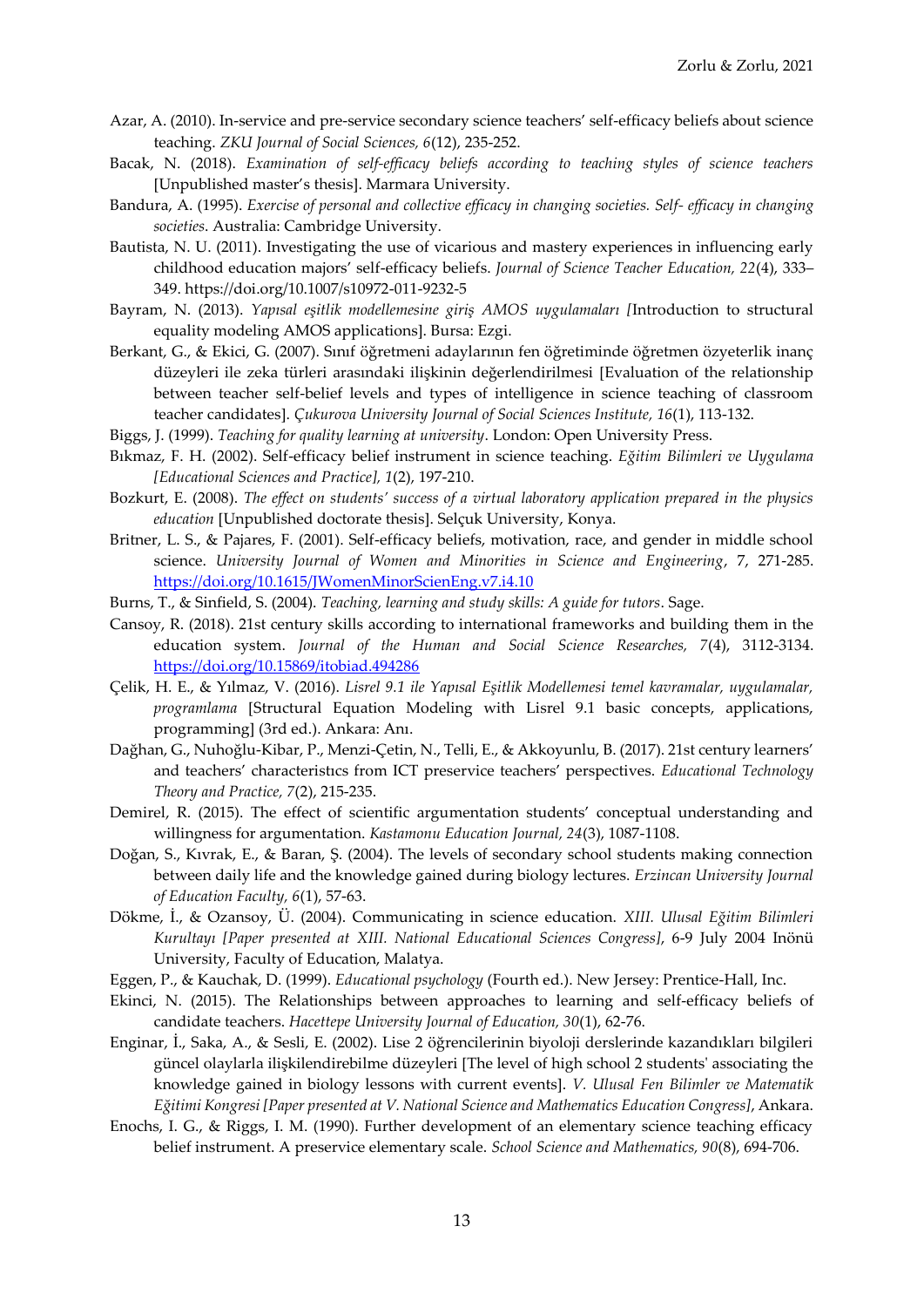- Erden, E. (2007). *The effects of in-service elementary teachers? science teaching self-efficacy beliefs on students? science attitudes and achiviements* [Unpublished master's thesis]. Ege University.
- Eryılmaz, S., & Uluyol, Ç. (2015). Evaluation of FATIH project in the consideration of 21st century skills. *Gazi University Journal of Gazi Educational Faculty*, *35*(2), 209-229.
- Gibbs, G. (1994). *Improving student learning. Theory and practice*. Oxford: The Oxford Centre for Staff Development.
- Günüç, S., Odabaşı, F. H., & Kuzu, A. (2013). The defining characterıstıcs of students of the 21st century by student teachers: A twitter activity. *Journal of Theory and Practice in Education, 9*(4), 436-455.
- Hamurcu, H. (2006). Sınıf öğretmeni adaylarının fen öğretimine yönelik öz-yeterlik inançları [Selfsuffered beliefs of class teacher candidates for science teaching]. *Eurasian Journal of Educational Research (EJER)*, *24*, 112-122.
- Hasırcı, Ö. K. (2006). Sınıf öğretmenliği öğrencilerinin öğrenme stilleri: Çukurova Üniversitesi örneği [Learning styles of prospective primary school teachers: Çukurova university case]. *Journal of Theory and Practice in Education, 2*(1), 15-25.
- Hazır-Bıkmaz, F. (2004). Self-efficacy belief instrument in science teaching. *Educational Sciences and Practice, 1*(2), 197-210.
- İpekşen, S. (2019). *Investigation of the relation between preservice science teachers' 21st century learner skills*  and learning formats, learning styles and multiple intelligence fields [Unpublished master's thesis]. Kütahya Dumlupınar University.
- İsrael, E. (2007). *Self-regulation instruction, science achievement and self-efficacy* [Unpublished doctoral dissertation]. Dokuz Eylül University.
- International Society for Technology in Education [ISTE]. (2007). *National educational technology standards for students*. Retrieved from https://id.iste.org/docs/pdfs/20-14\_ISTE\_Standards-S\_PDF.pdf
- Karakaş, M. M. (2015). *Investigation of the eight-grade secondary school students' levels of 21st century skills in science education* [Unpublished master's thesis]. Osmangazi University.
- Karasar, N. (2016). *Bilimsel araştırma yöntemi* [Scientific research method] (31th ed.)*.* Ankara: Nobel Akademik.
- Karataş, E. (2014). *A comperative analysis of teaching and learning styles in the education of social studies*  [Unpublished master's thesis]. Gazi University.
- Kartal, Ş. (2020). *Examination of innovative thinking skills according to the views of pre-service social studies teacher* [Unpublished master's thesis]. Erzincan Binali Yıldırım University, Erzincan.
- Kivunja, C. (2014). Teaching students to learn and to work well with 21st century skills: Unpacking the career and life skills domain of the new learning paradigm. *International Journal of Higher Education, 1*(4), 1-11. https://doi.org/10.5430/ijhe.v4n1p1.
- Kıyasoğlu, E., & Çeviker-Ay, Ş. (2020). What are the views of classroom teachers on their levels of using 21st century learner and teacher skills*? e-Kafkas of Educational Research, 7*, 240-261. https://doi.org/10.30900/kafkasegt.689976
- Korkmaz, H. (2019). *The effect of argumentation based science learning approach to 7th grade students 'scientific epistemological beliefs and 21st century skills* [Unpublished master's thesis]. Muğla Sıtkı Koçman University.
- Kurbanoğlu, S. (2004). Self-efficacy belief and its importance for information professionals. *Information World, 5*(2), 137-152.
- Leithwood, K. (2007). What we know about educational leadership. In J.M. Burger, C. Webber & P. Knick. (Eds.) *Intelligent Leadership* (pp. 41–66). Springer.
- Leung, T. W., Siu, O. L., & Spector, P. E. (2000). Faculty stressors, job satisfaction, and psychological distress among university teachers in Hong Kong: The role of locus of control. *International Journal of Stress Management, 7*(2), 121-138.
- Lin, T. J., & Tsai, C. C. (2013). A multi-dimensional instrument for evaluating Taiwan high school students' learning self-efficacy in relation to their approaches to learning science. *International Journal of Science and Mathematics Education, 11*(6), 1275-1301.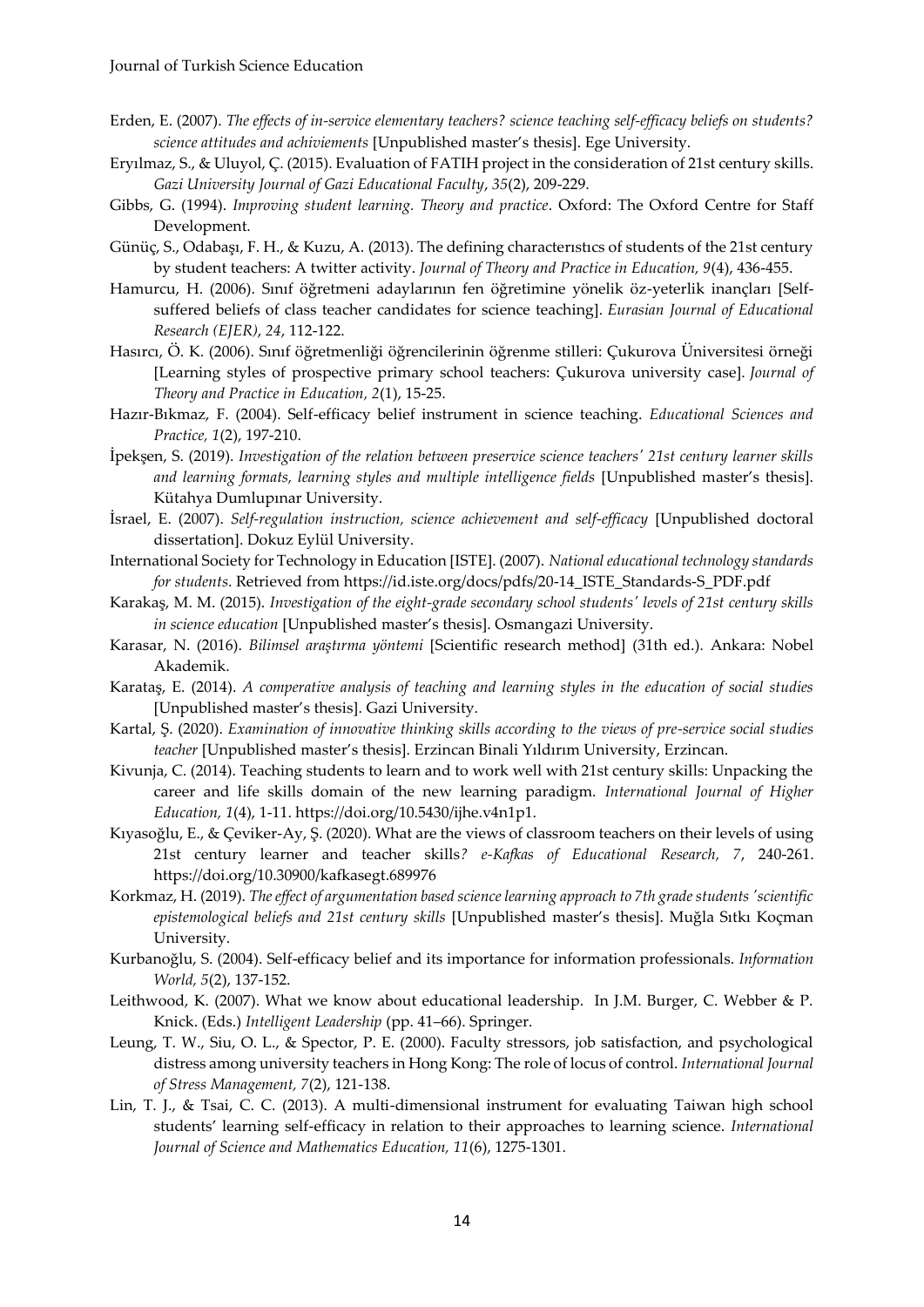- Menon, D. (2020). Influence of the sources of science teaching self-efficacy in preservice elementary teachers' identity development. *Journal of Science Teacher Education, 31*(4), 460-481. https://doi.org/10.1080/1046560X.2020.1718863
- Menon, D., & Sadler, T. D. (2016). Preservice elementary teachers' science self-efficacy beliefs and science content knowledge. *Journal of Science Teacher Education, 27*(6), 649-673. https://doi.org/10.1007/s10972-016-9479-y
- Michaels, R., Truesdell, E., & Brown, B. (2015). Incorporating 21st-century skills into teacher preparation programs: A collaborative approach. *Journal of Scholastic Inquiry: Education*, *5*(1), 47-72.
- Ministry of National Education [MNE], (2018). *İlköğretim kurumları fen bilimleri dersi öğretim programı*  [Primary education institutions science course curriculum]. Ankara: Board of Education.
- Minton, D. (2005). *Teaching skills in further and adult education* (3rd ed.). Thomson Learning.
- Morgan, N., & Saxton, J. (1994). *Asking better questions*. Ontario: Pembroke Publishers.
- Morgil, İ., Seçken, N., & Yücel, A. S. (2004). Based on some investigation of self-efficacy beliefs of preservice chemistry teachers variables. *Journal of Balikesir University Institute of Science and Technology, 6*(1), 62-72.
- Nouri, J., Zhang, L., Mannila, L., & Norén, E. (2020). Development of computational thinking, digital competence and 21st century skills when learning programming in K-9. *Education Inquiry, 11*(1), 1-17[. https://doi.org/10.1080/20004508.2019.1627844](https://doi.org/10.1080/20004508.2019.1627844)
- Orhan-Göksün, D. (2016). *The relationship between 21st century learner skills use and 21st century teacher skills use* [Unpublished doctoral dissertation]. Anadolu University.
- Orhan-Göksun, D., & Kurt, A. A. (2017). The relationship between pre-service teachers' use of 21st century learner skills and 21st century teacher skills. *Education and Science, 42*(190), 107-130.
- Pana, G. U., & Escarlos, G. S. (2017). Contemporary teaching strategies on students' attitude, academic performance and acquisition of the 21st century skills. *International Journal of Scıentıfıc & Technology Research, 8*(6), 332-337.
- Partnership for 21st Century Learning [P21] (2016). *Framework for 21st century learning*. Retrieved from [www.p21.org/about-us/p21-framework.](file:///F:/bilimsel%20çalışmalar/proje%20YEM/Downloads/www.p21.org/about-us/p21-framework)
- Pehlivanoğlu, S. (2011). *Eğitimde inovasyon forumu açılış konuşması* [Opening speech of the innovation forum in education]. Retrieved from http://www.selcukpehlivanoglu.com/?tag=egitimdeinovasyon
- Ramsden, P. (2000). *Learning to teaching in higher education*. New York: Routhladge Falmer.
- Rogers, E. M. (2010). *Diffusion of innovations*. Simon and Schuster.
- Şahin, M. C. (2009). Instructional design principles for 21st century learning skills. *Procedia Social and Behavioral Sciences*, 1, 1464-1468.
- Schunk, D. H. (2001). Social cognitive theory and self-regulated learning. In B. J. Zimmerman & D. H. Schunk (Eds.), *Self-regulated learning and academic achievement: Theoretical perspectives* (p. 125–151). Lawrence Erlbaum Associates Publishers.
- Seçer, İ. (2015). *SPSS ve Lisrel ile pratik veri analizi* [SPSS ve Lisrel ile pratik veri analizi]. Ankara: Anı.
- Senan, D. C. (2013). Infusing BSCS 5e instructional model with multimedia: Sta promising approach to develop 21 century skills. *Manager's Journal Educational Technology, 2*(9), 1-7.
- Senemoğlu, N. (2018). *Gelişim öğrenme ve öğretimi: Kuramdan uygulamaya* [Developmental learning and teaching: From theory to practice] *(26th ed.)*. Ankara: Gazi.
- Sinan O. (2007). *Preservice primary science teachers' conceptual understanding about proteins and protein synthesis* [Unpublished doctoral thesis]. Balıkesir University, Balıkesir.
- Slater, J. J., & Ravid, R. (2010). *Collaboration in education*. Routledge.
- Tennant, M., McMullen, C., & Kaczynski, D. (2009). *Teaching, learning and research in higher education: A critical approach*. Routledge.
- Thomas, N. (2004). *The concise adair on creativity and innovation*. London: Thorogood.
- Thomas, P. R., & Bain, J. D. (1984). Contextual dependence on learning approaches: The effects of assessments. *Human Learning, 3*, 227-240